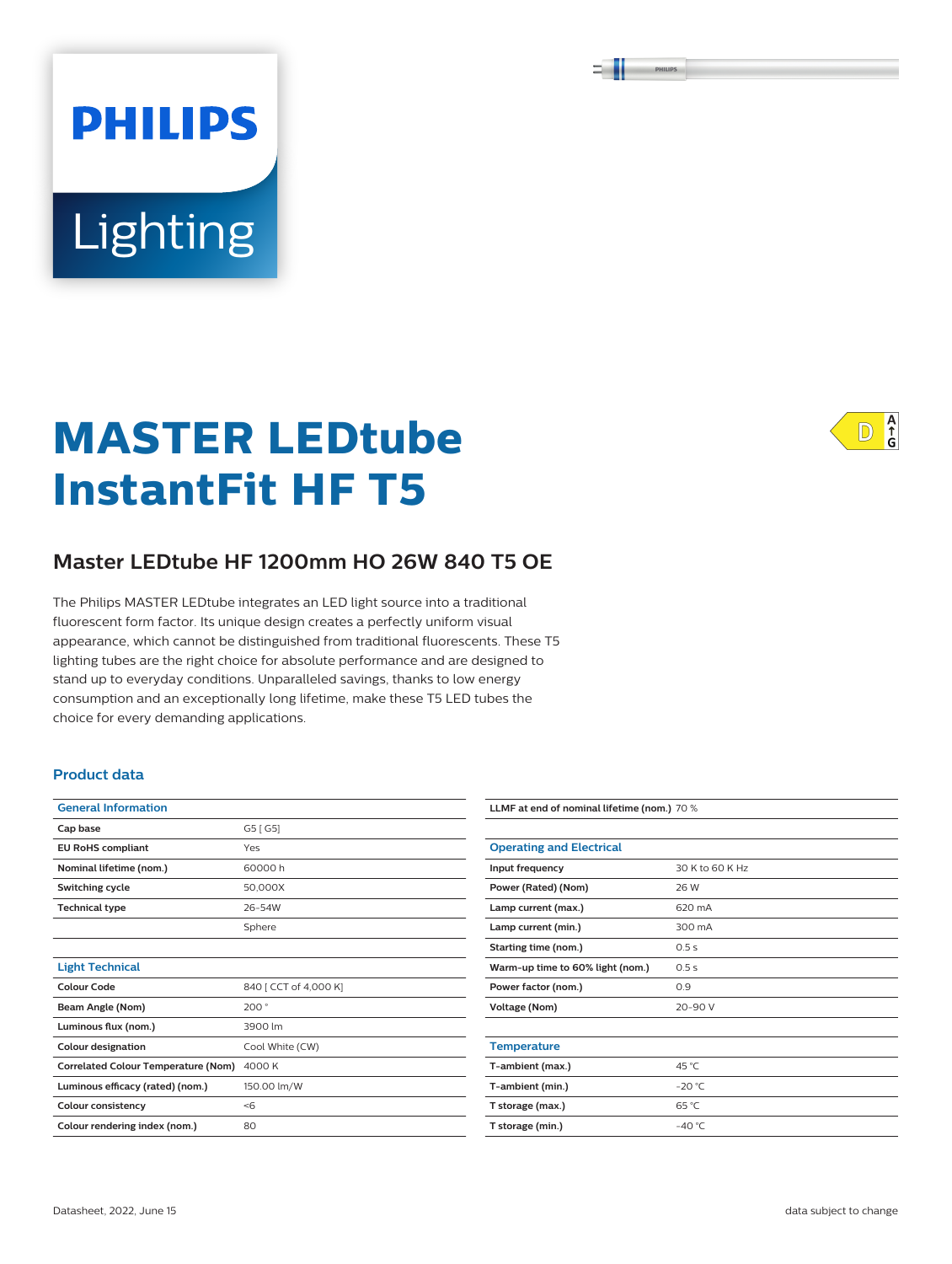#### **MASTER LEDtube InstantFit HF T5**

| T-Case maximum (nom.)           | 55 °C                                |  |  |  |
|---------------------------------|--------------------------------------|--|--|--|
|                                 |                                      |  |  |  |
| <b>Controls and Dimming</b>     |                                      |  |  |  |
| Dimmable                        | Yes - Check ballast compatibility    |  |  |  |
|                                 |                                      |  |  |  |
| <b>Mechanical and Housing</b>   |                                      |  |  |  |
| <b>Lamp Finish</b>              | Frosted                              |  |  |  |
| <b>Bulb material</b>            | Glass                                |  |  |  |
| Product length                  | 1200 mm                              |  |  |  |
| <b>Bulb shape</b>               | Tube, double-ended                   |  |  |  |
|                                 |                                      |  |  |  |
| <b>Approval and Application</b> |                                      |  |  |  |
| <b>Energy Efficiency Class</b>  | D                                    |  |  |  |
| <b>Energy-saving product</b>    | Yes                                  |  |  |  |
| Approval marks                  | <b>TUV</b>                           |  |  |  |
| <b>Approval marks</b>           | RoHS compliance CE marking KEMA Keur |  |  |  |
|                                 | certificate                          |  |  |  |
|                                 |                                      |  |  |  |

| Energy consumption kWh/1,000 hours 26 kWh |                                        |  |  |
|-------------------------------------------|----------------------------------------|--|--|
|                                           | 406210                                 |  |  |
|                                           |                                        |  |  |
| <b>Product Data</b>                       |                                        |  |  |
| Full product code                         | 871869974953800                        |  |  |
| Order product name                        | Master LEDtube HF 1200mm HO 26W 840 T5 |  |  |
|                                           | OF                                     |  |  |
| EAN/UPC - product                         | 8718699749538                          |  |  |
| Order code                                | 74953800                               |  |  |
| SAP numerator - quantity per pack         |                                        |  |  |
| Numerator - packs per outer box           | 10                                     |  |  |
| <b>SAP</b> material                       | 929002352102                           |  |  |
| SAP net weight (piece)                    | 0.240 kg                               |  |  |

#### **Dimensional drawing**



**Master LEDtube HF 1200mm HO 26W 840 T5 OE**

#### **Photometric data**





| Product                                                            | D1 | ּכּח | AA | A <sub>2</sub> | A <sub>3</sub> |
|--------------------------------------------------------------------|----|------|----|----------------|----------------|
| Master LED tube HF 1200mm HO 15.5 mm 19 mm 1149 mm 1156 mm 1163 mm |    |      |    |                |                |
| 26W 840 T5 OF                                                      |    |      |    |                |                |

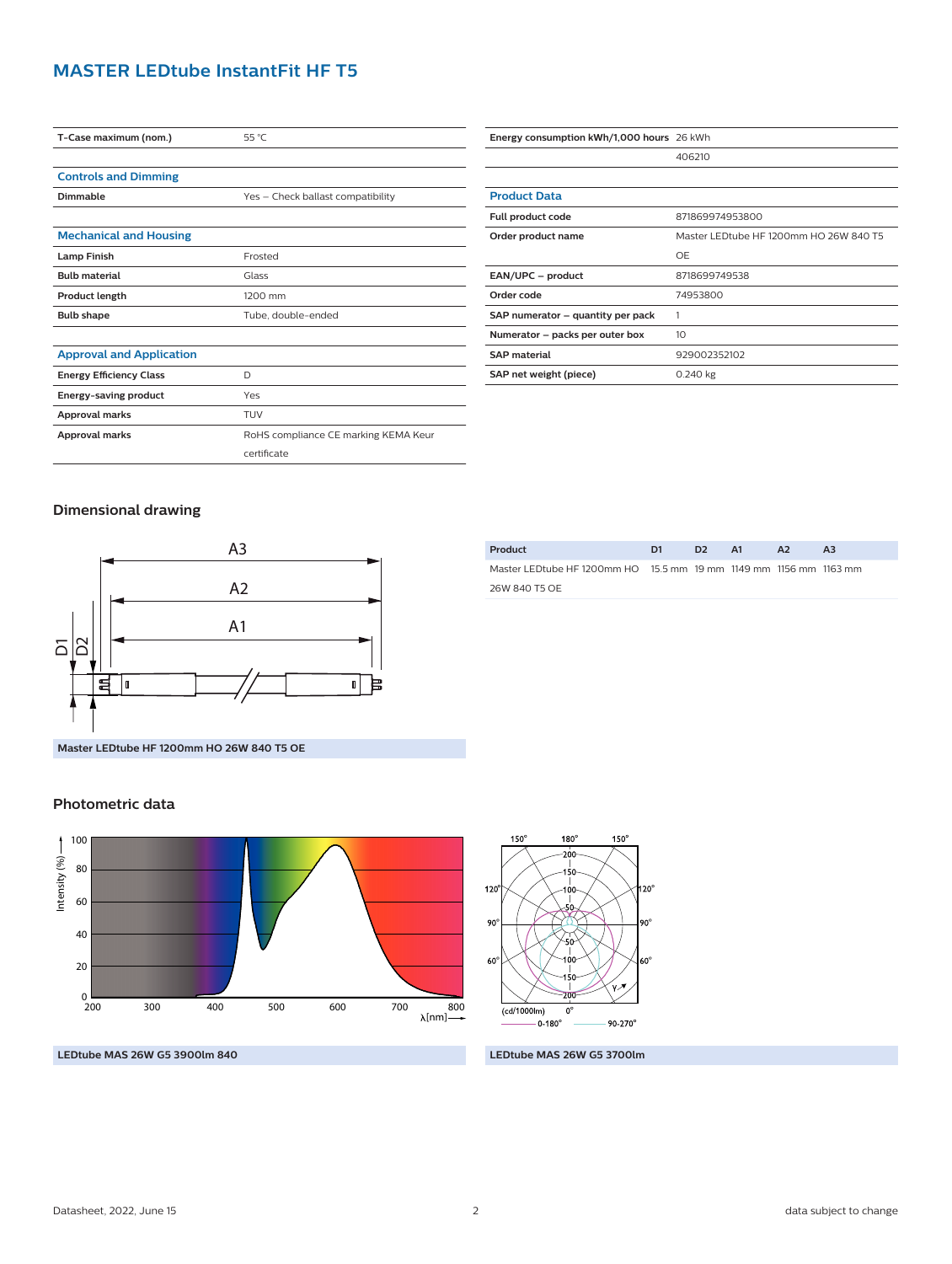## **MASTER LEDtube InstantFit HF T5**

**Photometric data**



**LEDtube MAS 26W G5 3900lm 840 1200mm**

**Lifetime**



**Lumen Maintenance Diagram**

**Life Expectancy Diagram**